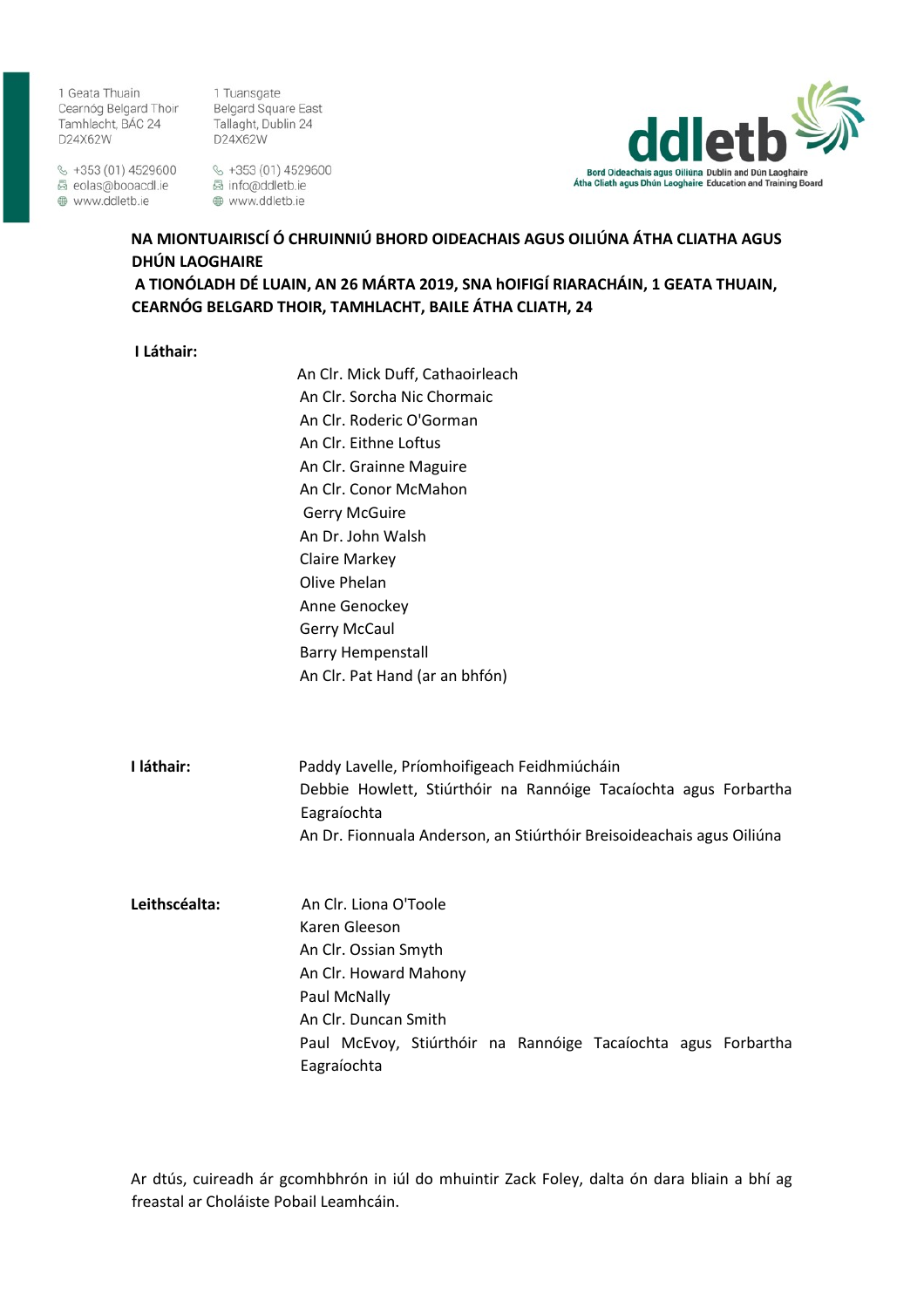#### **1. Miontuairiscí**

Na miontuairiscí ón gcruinniú a tionóladh an 21 Eanáir 2019

Rinneadh na miontuairiscí a dhearbhú agus a shíniú tar éis do Gerry Maguire iad a mholadh agus don Clr. Sorcha Nic Chormaic tacú leo.

## **2. Nithe ag Éirí Astú**

Dada

## **3. Breithniú na dTuarascálacha ó Choistí**

- 3.1. Miontuairiscí BB C.P. Ard Giolláin, an 28 Samhain 2018
- 3.2. Tuarascáil CL C.P. Ard Giolláin an 28 Samhain 2018
- 3.3. Beartas Iontrála C.P. Ard Giolláin 2019/2020
- 3.4. Cód iompraíochta C.P. Ard Giolláin Deireadh Fómhair 2018
- 3.5. Beartas Iontrála C.P. Bhaile Bhrigín 2019-2020
- 3.6. Beartas Iontrála C.P. Bhaile Bhrigín 2020-2021
- 3.7. Cód Iompraíochta C.P. Bhaile Bhrigín

3.8. Miontuairiscí BB C.P. Bhaile Brigín, an 10 Feabhra 2016

- 3.9. Miontuairiscí BB C.P. Bhaile Brigín, an 15 Márta 2016
- 3.10. Miontuairiscí BB C.P. Bhaile Brigín, an 4 Bealtaine 2016
- 3.11. Miontuairiscí BB C.P. Bhaile Brigín, an 9 Bealtaine 2016
- 3.12. Miontuairiscí BB C.P. Bhaile Brigín, an 1 Meitheamh 2016
- 3.13. Miontuairiscí BB C.P. Bhaile Brigín, an 12 Deireadh Fómhair 2016
- 3.14. Miontuairiscí BB C.P. Bhaile Brigín, an 9 Samhain 2016
- 3.15. Miontuairiscí BB C.P. Bhaile Brigín, an 16 Samhain 2016
- 3.16. Miontuairiscí BB C.P. Bhaile Brigín, an 23 Samhain 2016
- 3.17. Miontuairiscí BB C.P. Bhaile Brigín, an 19 Nollaig 2016
- 3.18. Miontuairiscí BB C.P. Bhaile Brigín, an 15 Feabhra 2017
- 3.19. Miontuairiscí BB C.P. Bhaile Brigín, an 16 Feabhra 2017
- 3.20. Miontuairiscí BB C.P. Bhaile Brigín, an 23 Feabhra 2017
- 3.21. Miontuairiscí BB C.P. Bhaile Brigín, an 8 Bealtaine 2017
- 3.22. Miontuairiscí BB C.P. Bhaile Brigín, an 31 Bealtaine 2017
- 3.23. Miontuairiscí BB C.P. Bhaile Brigín, an 13 Meán Fómhair 2017
- 3.24. Miontuairiscí BB C.P. Bhaile Brigín, an 4 Deireadh Fómhair 2017
- 3.25. Miontuairiscí BB C.P. Bhaile Brigín, an 6 Nollaig 2017
- 3.26. Miontuairiscí BB C.P. Bhaile Brigín, an 14 Nollaig 2017
- 3.27. Miontuairiscí BB C.P. Bhaile Brigín, an 20 Nollaig 2017
- 3.28. Miontuairiscí BB C.P. Bhaile Brigín, an 5 Feabhra 2018
- 3.29. Miontuairiscí BB C.P. Bhaile Brigín, an 7 Márta 2018
- 3.30. Miontuairiscí BB C.P. Bhaile Brigín, an 14 Bealtaine 2018
- 3.31. Miontuairiscí BB C.P. Bhaile Brigín, an 13 Lúnasa 2018
- 3.32. Miontuairiscí BB C.P. Bhaile Brigín, an 19 Meán Fómhair 2018
- 3.33. Miontuairiscí BB C.P. Bhaile Brigín, an 1 Deireadh Fómhair 2018
- 3.34. Miontuairiscí BB C.P. Bhaile Brigín, an 9 Deireadh Fómhair 2018
- 3.35. Miontuairiscí BB C.P. Bhaile Brigín, an 29 Samhain 2018
- 3.36. Miontuairiscí BB C.P. Chaisleán Cnucha, an 3 Nollaig 2018
- 3.37. Miontuairiscí BB Choláiste Chilliain, an 22 Deireadh Fómhair 2018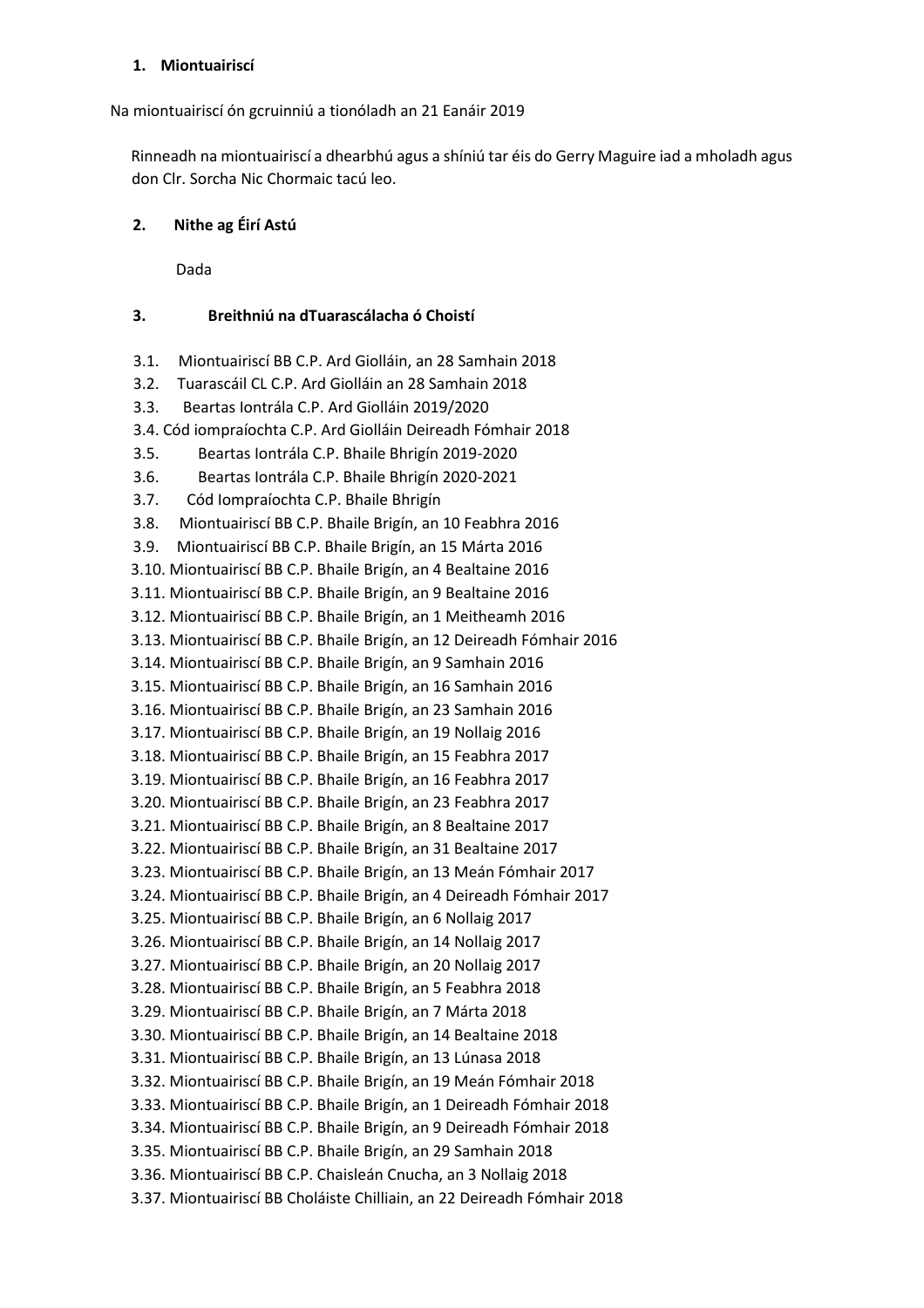- 3.38. Miontuairiscí BB Choláiste Chilliain, an 26 Samhain 2018
- 3.39. Miontuairiscí BB Choláiste de hÍde, an 4 Nollaig 2018
- 3.40. Beartas Iontrála Choláiste de hÍde 2018/2019
- 3.41. Cód Iompraíochta Choláiste de hÍde 2017/2018
- 3.42. Miontuairiscí BB Choláiste Pobail Setanta, an 22 Meitheamh 2018
- 3.43. Beartas Iontrála Choláiste Pobail Setanta do Dhaltaí na Chéad Bhliana 2019/2020
- 3.44. Beartas Iontrála Ginearálta Choláiste Pobail Setanta 2019/2020
- 3.45. Cód Iompraíochta Choláiste Pobail Setanta 2017/2018
- 3.46. Miontuairiscí BB C.P. Ráth an Deagánaigh, an 11 Nollaig 2018
- 3.47. Tuarascáil CL C.P. Ráth an Deagánaigh, an 11 Nollaig 2018
- 3.48. Beartas Iontrála C.P. Dhomhnach Bat 2019-2020
- 3.49. Miontuairiscí BB I.B.O. Dhún Laoghaire, an 4 Nollaig 2018
- 3.50. Tuarascáil CL & Miontuairiscí BB C.B.O. Dhún Droma, an 28 Samhain 2018
- 3.51. Beartas Iontrála C.B.O. Dhún Droma 2018
- 3.52. Cód Cleachtais agus Beartas Iontrála C.B.O. Dhún Droma
- 3.53. Miontuairiscí BB C.P. Fhine Gall, an 13 Samhain 2018
- 3.54. Tuarascáil CL C.P. Fhine Gall, an 13 Samhain 2018
- 3.55. Cód Iompraíochta C.P. Fhine Gall, Meitheamh 2018
- 3.56. Miontuairiscí BB C.P. Theach na Giúise, an 4 Nollaig 2018
- 3.57. Beartas Iontrála C.P. Theach na Giúise 2018
- 3.58. Cód iompraíochta C.P. Theach na Giúise, Nollaig 2017
- 3.59. Miontuairiscí BB C.P. na Gráinsí, an 4 Nollaig 2018
- 3.60. Tuarascáil CL C.P. na Gráinsí, an 4 Nollaig 2018
- 3.61. Cód Iompraíochta Choláiste na nGlaschnoc 2018
- 3.62. Miontuairiscí BB C.P. an Ghrífín, an 21 Samhain 2018
- 3.63. Beartas Iontrála C.P. an Ghrífín 2020
- 3.64. Miontuairiscí BB C.P. Choill an Rí, an 8 Samhain 2018
- 3.65. Beartas Iontrála C.P. Choill an Rí 2018-19
- 3.66. Beartas Iontrála C.P. Choill an Rí 2019-20
- 3.67. Cód Iompraíochta C.P. Choill an Rí 2018
- 3.68. Miontuairiscí BB C.P. na Ciseoige, an 23 Bealtaine 2018
- 3.69. Miontuairiscí BB C.P. na Ciseoige, an 20 Meán Fómhair 2018
- 3.70. Miontuairiscí BB C.P. na Ciseoige, an 24 Deireadh Fómhair 2018
- 3.71. Miontuairiscí BB C.P. na Ciseoige, an 5 Nollaig 2018
- 3.72. Cód Iompraíochta C.P. na Ciseoige 2015
- 3.73. Miontuairiscí BB C.P. Leamhcáin, an 10 Nollaig 2018
- 3.74. Miontuairiscí BB C.P. Leamhcáin, an 29 Eanáir 2019
- 3.75. Beartas Iontrála don Chéad Bhliain BB C.P. Leamhcáin 2019-2020
- 3.76. Cód Iompraíochta BB C.P. Leamhcáin 2018
- 3.77. Miontuairiscí BB C.P. Bhaile Lotrail, an 8 Bealtaine 2018
- 3.78. Miontuairiscí BB C.P. Bhaile Lotrail, an 12 Meitheamh 2018
- 3.79. Beartas Iontrála C.P. Bhaile Lotrail 2019-2020
- 3.80. Cód Iompraíochta C.P. Bhaile Lotrail
- 3.81. Miontuairiscí BB C.B.O. an Naigín, an 15 Samhain 2018
- 3.82. Cód Iompraíochta C.B.O. an Naigín
- 3.83. Miontuairiscí BB P.S.N. Aoife, an 7 Samhain 2018
- 3.84. Miontuairiscí BB P.S.N. Aoife, an 5 Nollaig 2018
- 3.85. Tuarascáil CL P.S.N. Aoife, Feabhra 2019
- 3.86. Miontuairiscí BB P.S.N. Ghráinne, an 9 Deireadh Fómhair 2018
- 3.87. Beartas Iontrála C.P. na Sceirí 2018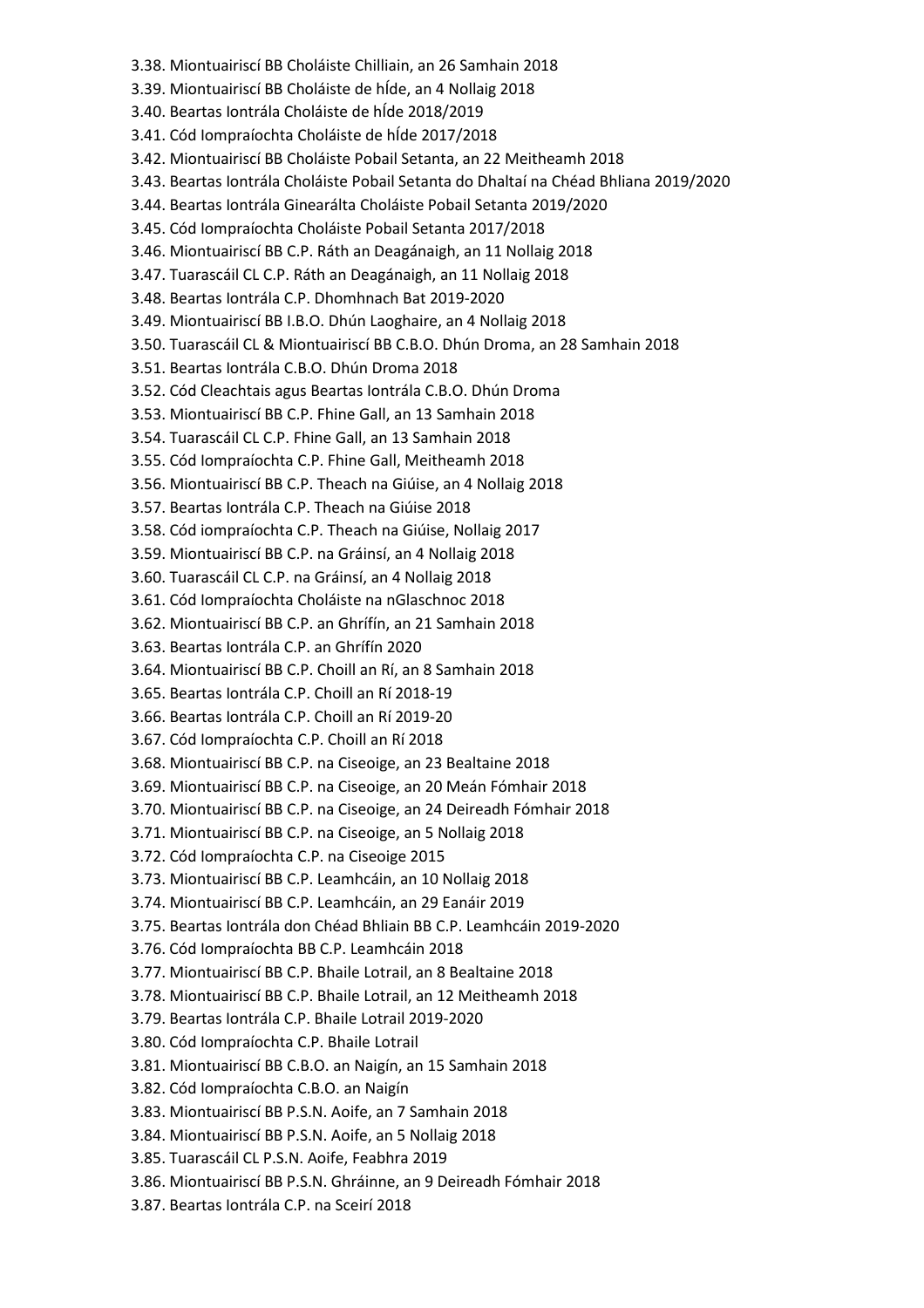3.88. Miontuairiscí BB C.P. Shoird, an 23 Deireadh Fómhair 2018

3.89. Beartas Iontrála C.P. Shoird 2020

Glacadh leis na tuarascálacha thuas ar mholadh Claire Markey, agus thacaigh an Dr. John Walsh leo.

Achomhairc faoi Alt 29

3.90. Coláiste Pobail Setanta, an 17 Eanáir 2019, Taifead ar chinneadh CPS42

3.91. C.P. Ghleanntán na hAbhann, an 8 Feabhra 2019, Taifead ar chinneadh, an chéad éisteacht RCC3

3.92. Coláiste na nGlaschnoc, an 25 Feabhra 2019, Taifead ar chinneadh GRCC4

3.93. C.P. Ghleanntán na hAbhann, an 25 Feabhra 2019, Taifead ar chinneadh, an dara héisteacht RCC3

Nótáilte

D'fhiosraigh an Dr. John Walsh faoin iarratas a chur C.P. Chaisleán Cnucha isteach ar chosáin a athphábháil agus faoina stádas reatha. Dúirt an POF go n-eagródh sé nuashonrú ón bhfoireann tógála.

# **4. Gnó curtha isteach ag an bPríomh Oifigeach Feidhmiúcháin**

## 4.1. Airgeadas

4.1.1. Tuarascáil airgeadais Nótáilte

| AN BHLIAIN GO DTÍ MÍ NA NOLLAG 2018 |                                                                |                                                                 |                |                    |                                                      |  |  |
|-------------------------------------|----------------------------------------------------------------|-----------------------------------------------------------------|----------------|--------------------|------------------------------------------------------|--|--|
|                                     | Clár                                                           | <b>Airgead</b><br><b>Deontais</b><br><b>Tosaigh</b><br>larmhéid | <b>Fáltais</b> | <b>Íocaíochtaí</b> | Iarmhéid Airgid<br><b>Deontais</b><br><b>Deiridh</b> |  |  |
|                                     |                                                                |                                                                 |                |                    |                                                      |  |  |
| п                                   | <b>OMLÁN NA PRÍOMHSCÉIME MAR</b><br><sup>2</sup> HÁ            | (53, 526)                                                       | (110,089,031)  | 110,185,744        | 43,187                                               |  |  |
| 1                                   | <b>OMLÁN NA PRÍOMHSCÉIME</b><br>PHÁ<br><b>NEAMH</b>            | 4,289,275                                                       | (10,031,010)   | 8,461,194          | 2,719,459                                            |  |  |
|                                     | AN : IOMLÁN A BHAINEANN LEIS AN<br><b>PRÍOMHSCÉIM</b>          | (2,947,736)                                                     | (3,468,965)    | 3,392,201          | (3,024,500)                                          |  |  |
|                                     | <b><i>OMLÁN NA MBUNSCOILEANNA</i></b>                          | (137, 522)                                                      | (1,053,243)    | 1,043,689          | (147, 076)                                           |  |  |
| C                                   | <b>AIPITEAL IOMLÁN</b>                                         | (2,514,907)                                                     | (7,950,317)    | 6,895,715          | (3,569,509)                                          |  |  |
|                                     | <b>OMLÁN NA nDEONTAS TRÍÚ</b><br><b>EIBHÉAL</b>                | (410, 286)                                                      | 0              |                    | (410, 286)                                           |  |  |
| A                                   | <b>V tIOMLÁN NACH MBAINEANN</b><br>LEIS AN <b>bPRÍOMHSCÉIM</b> | (2,360,229)                                                     | (21, 272, 304) | 22,932,760         | (699, 773)                                           |  |  |
| I.                                  | <b>OMLÁN NA nIONAD OILIÚNA</b>                                 | (3,050,172)                                                     | (38, 115, 541) | 37,576,416         | (3,589,296)                                          |  |  |
|                                     | <b>OMLÁN NA SEIRBHÍSÍ ÓIGE</b>                                 | (366, 017)                                                      | (10, 474, 996) | 10,399,149         | (441, 864)                                           |  |  |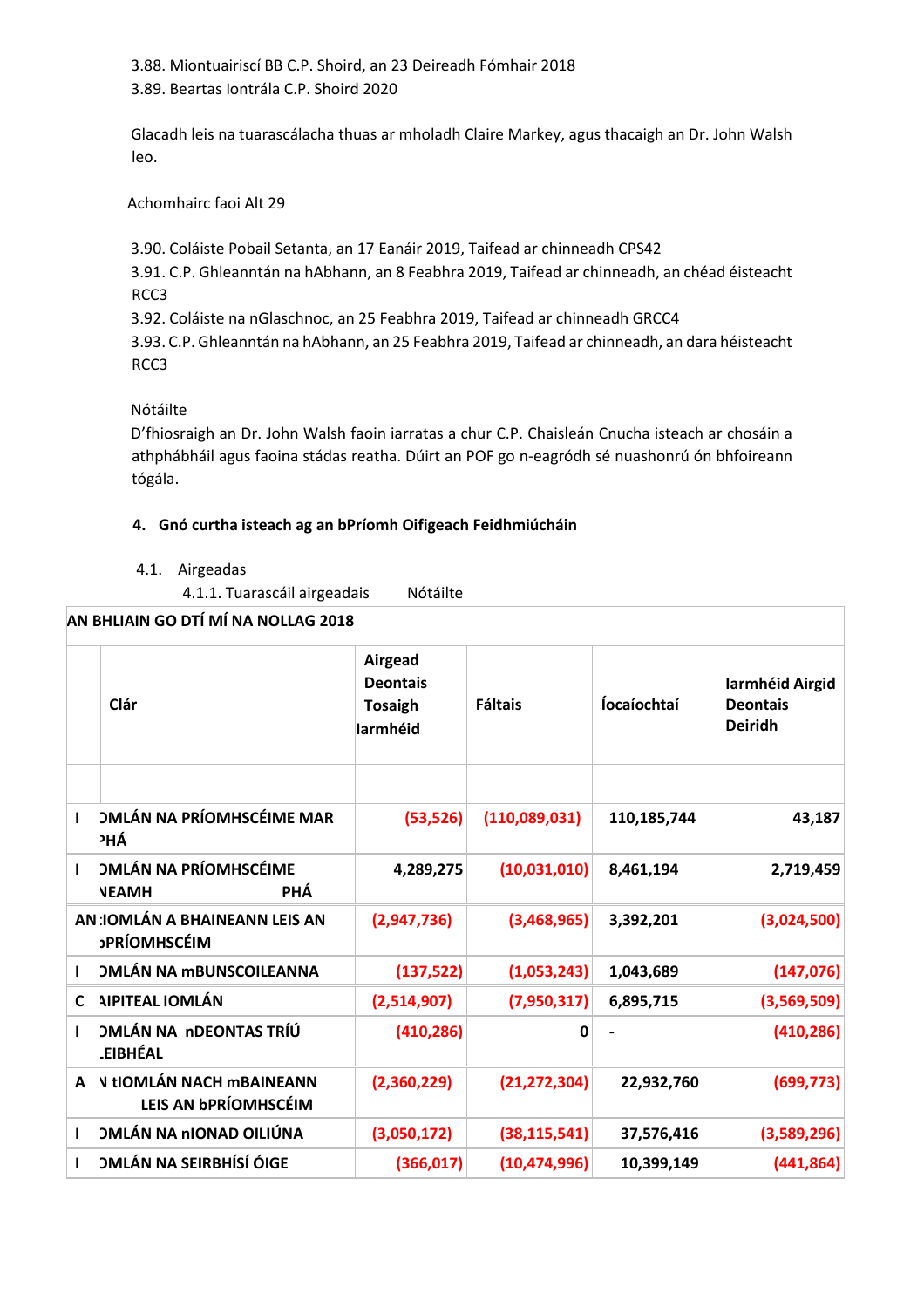|                  | <b>OMLÁN NA GNÍOMHAIREACHTA</b> | (596, 841)  | (3, 116, 497)                  | 3,330,304       | (383,033)     |
|------------------|---------------------------------|-------------|--------------------------------|-----------------|---------------|
|                  | <b>OMLÁN AN FHÉINMHAOINITHE</b> | (5,744,348) | (5,466,889)                    | 5,023,938       | (6, 187, 298) |
|                  | Iarmhéid Bainc                  | 13,892,309  | 211,038,793                    | (209, 241, 111) | (15,689,991)  |
| <b>MÓRIOMLÁN</b> |                                 |             | $(13,892,309)$ $(211,038,793)$ | 209,241,111     | (15,689,991)  |

Bhí thart ar €15m ar láimh ag BOOÁCDL ag deireadh mhí na Nollag. Baineann an t-easnamh sa Phríomhscéim mar Phá le difríocht uainithe idir an tráth ar eisíodh íocaíochtaí le baill foirne agus an tráth a fuarthas an t-airgead ón Roinn. Carnadh an t-easnamh ar an bPríomhscéim Neamhphá thar chúpla bliain agus is easnamh iarbhír é a mbeidh gá roinnt airgid a fháil chun é a réiteach. Rinneadh é sin a phlé leis an Roinn agus dúirt siad go bhfuil a ndícheall á dhéanamh acu chun a chinntiú nach tiocfaidh méadú ar an easnamh sin bliain i ndiaidh bliana. Níl aon phlean curtha ar bun ag an Roinn chun an t-easnamh airgid sin a réiteach.

Is ionann an teorainn caiteachais don Phríomhscéim Neamhphá i gcomhair 2018 agus €8,164,687. Is méadú an-bheag é sin ar mhéid 2017 agus tá sé níos lú ná an méid a theastaíonn. Mar gheall ar chostais árachais, glanadh ar conradh agus na costais a bhaineann leis na daltaí breise agus na háiseanna scoile breise tabhóidh BOOÁCDL easnamh thart ar €250k le haghaidh 2018. Ardófar an tsaincheist sin leis an Roinn.

| AN BHLIAIN GO DÁTA Feabhra 2019                                      |                                                          |                |                    |                                            |
|----------------------------------------------------------------------|----------------------------------------------------------|----------------|--------------------|--------------------------------------------|
| Clár                                                                 | Airgead<br><b>Deontais</b><br><b>Tosaigh</b><br>larmhéid | <b>Fáltais</b> | <b>Íocaíochtaí</b> | Iarmhéid Airgid<br><b>Deontais Deiridh</b> |
| IOMLÁN NA PRÍOMHSCÉIME MAR<br>PHÁ                                    | 43,187                                                   | (18, 322, 515) | 18,654,444         | 375,116                                    |
| <b>PRÍOMHSCÉIME</b><br><b>IOMLÁN</b><br><b>NA</b><br><b>NEAMHPHÁ</b> | 2,719,459                                                | (1,315,184)    | 2,360,415          | 3,764,690                                  |
| AN tIOMLÁN A BHAINEANN LEIS<br><b>AN</b><br><b>bPRÍOMHSCÉIM</b>      | (3,024,500)                                              | (9, 459)       | 691,938            | (2,342,021)                                |
| IOMLÁN NA mBUNSCOILEANNA                                             | (147, 076)                                               | (366, 669)     | 145,412            | (368, 333)                                 |
| <b>CAIPITEAL IOMLÁN</b>                                              | (3,569,509)                                              | (580, 858)     | 839,566            | (3,310,800)                                |
| IOMLÁN NA NDEONTAS TRÍÚ<br>LEIBHÉAL                                  | (410, 286)                                               | $\mathbf 0$    |                    | (410, 286)                                 |
| AN tIOMLÁN NACH MBAINEANN<br>LEIS AN bPRÍOMHSCÉIM                    | (699, 773)                                               | (4, 390)       | 3,960,367          | 3,256,204                                  |
| IOMLÁN NA nIONAD OILIÚNA                                             | (3,589,296)                                              | (10, 108, 948) | 6,129,888          | (7,568,356)                                |
| IOMLÁN NA SEIRBHÍSÍ ÓIGE                                             | (441, 864)                                               | (2,425,471)    | 555,639            | (2,311,695)                                |
| IOMLÁN NA GNÍOMHAIREACHTA                                            | (383, 033)                                               | (606, 447)     | 728,317            | (261, 163)                                 |
| <b>IOMLÁN AN FHÉINMHAOINITHE</b>                                     | (6, 187, 298)                                            | (679, 424)     | 824,970            | (6,041,752)                                |
| larmhéid Bainc                                                       | (15,689,991)                                             | 34,419,364     | (34,890,957)       | (15, 218, 396)                             |
| <b>MÓRIOMLÁN</b>                                                     | (15,689,991)                                             | 34,419,364     | (34,890,957)       | (15, 218, 396)                             |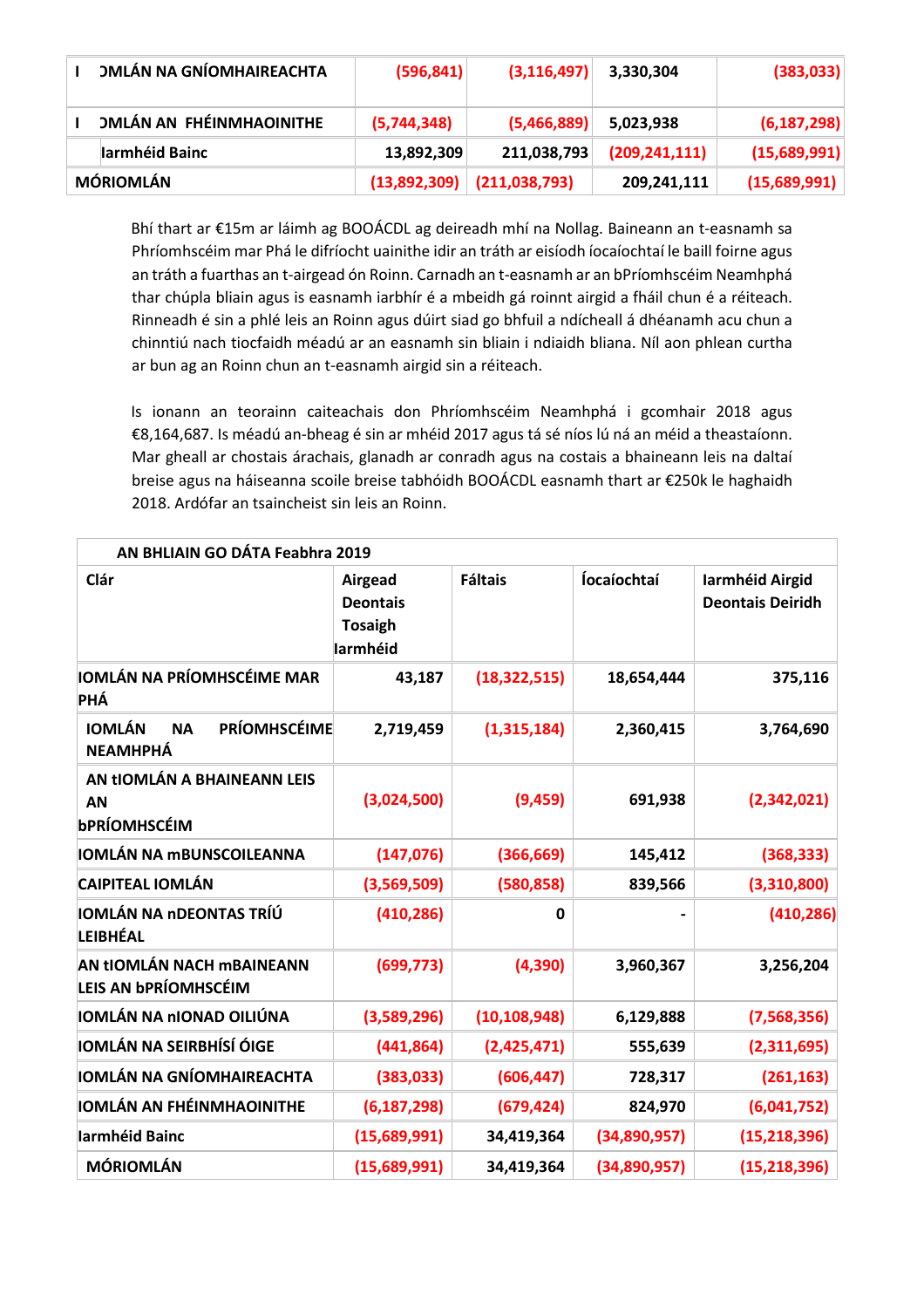Bhí thart ar €15m ar láimh ag BOOÁCDL ag deireadh mhí Feabhra. Baineann an t-easnamh sa Phríomhscéim mar Phá le difríocht uainithe idir an tráth ar eisíodh íocaíochtaí le baill foirne agus an tráth a fuarthas an t-airgead ón Roinn. Carnadh an t-easnamh ar an bPríomhscéim Neamhphá thar chúpla bliain agus is easnamh iarbhír é a mbeidh gá roinnt airgid a fháil chun é a réiteach. Baineann an t-easnamh sa Phríomhscéim Neamhphá le difríocht uainithe idir an tráth ar eisíodh na híocaíochtaí agus an tráth a fuarthas an t-airgead ó SOLAS.

Is ionann an teorainn caiteachais don Phríomhscéim Neamhphá i gcomhair 2019 agus €8,388,292. Is ionann é sin agus méadú 2.7% ar fhigiúr 2018 agus tá sé níos lú ná an méid a theastaíonn. Mar gheall ar chostais árachais, glanadh ar conradh agus na costais a bhaineann leis na daltaí breise agus na háiseanna scoile breise tabhóidh BOOÁCDL easnamh thart ar €250k le haghaidh 2019. Ardófar an tsaincheist sin leis an Roinn.

#### 4.1.2. Ráiteas Bliantúil Airgeadais

Rinneadh an Ráiteas Bliantúil Airgeadais a fhaomhadh tar éis do Claire Markey é a mholadh agus do Gerry McGuire tacú leis.

## 4.1.3. Plean Seirbhíse 2019

Glacadh leis an bPlean Seirbhíse tar éis do Claire Markey é a mholadh, agus do Gerry McGuire tacú leis

#### 4.1.4. Ráiteas maidir le Rialú Inmheánach

Glacadh leis an Ráiteas maidir le Rialú Inmheánach tar éis do Claire Markey é a mholadh agus do Gerry McGuire tacú leis.

#### 4.1.5. Ráiteas don Aire

Glacadh leis an Ráiteas don Aire tar éis do Claire Markey é a mholadh agus do Gerry McGuire tacú leis.

## 4.2. Tuarascáil an Choiste Iniúchóireachta

Rinneadh tuarascáil an Choiste Iniúchóireachta a fhaomhadh tar éis do Claire Markey í a mholadh agus do Gerry McGuire tacú léi.

## 4.3. Tuarascáil ar Fhoirgnimh / Chaipiteal

Tugadh an Tuarascáil ar Fhoirgnimh agus Caipiteal faoi deara

D'iarr an Dr. John Walsh go gcuirfí an maoiniú ar fáil chun cosán a dheisiú i gColáiste Pobail Chaisleán Cnucha.

Aontaíodh go scríobhfadh an POF chuig an Roinn chun maoiniú a lorg ar mhaithe leis na cosáin a dheisiú agus athchóiriú a dhéanamh ar na leithris in dhá scoil eile.

Cuireadh imní in iúl maidir le suíomh na cóiríochta sealadaí i gColáiste Pobail Fhine Gall.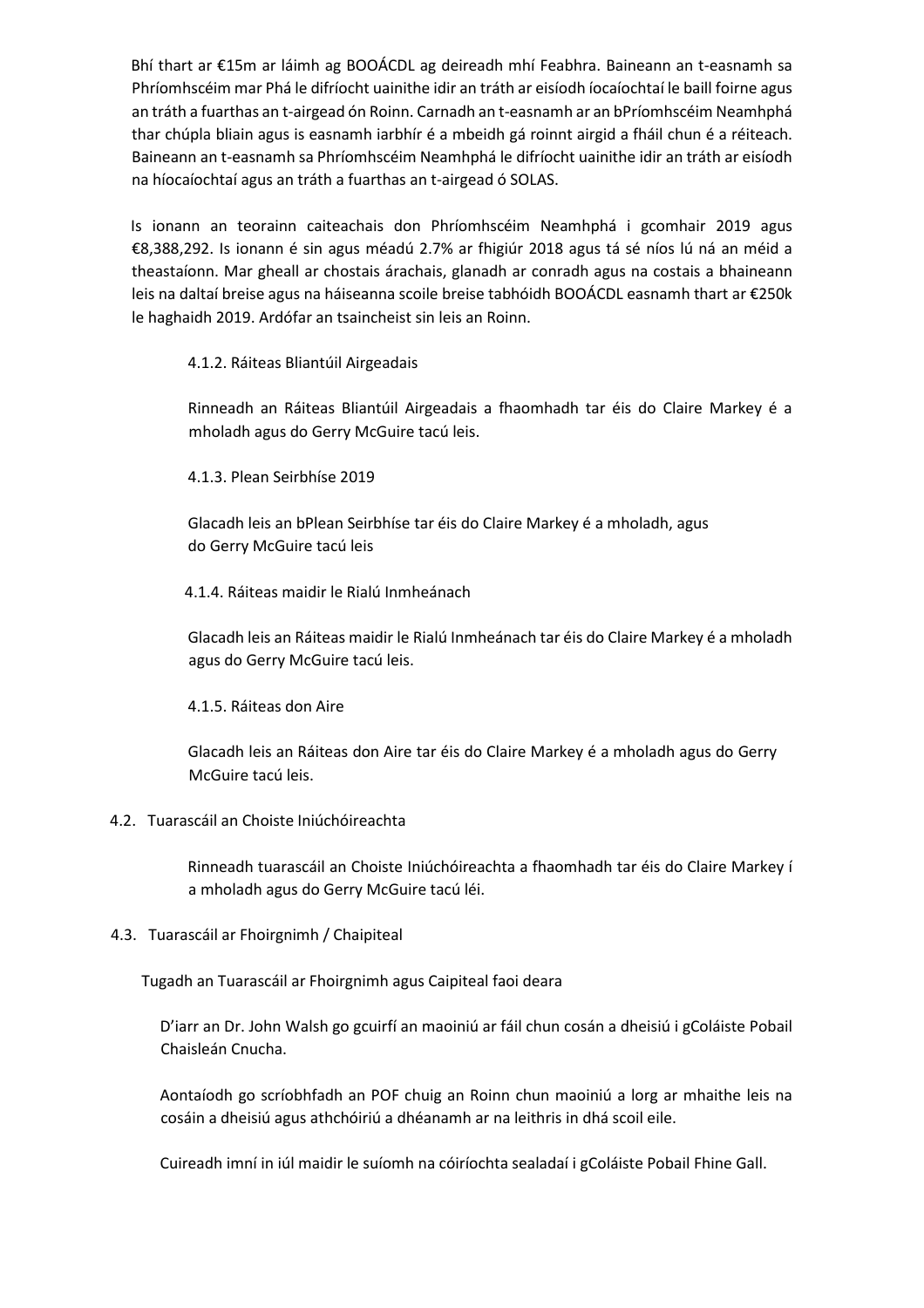4.4.1. Ceapacháin & Arduithe Céime 4.4.2. Daoine ag éirí as 4.4.3. Daoine ag dul ar scor

Tugadh na nuashonruithe ar phróifíl na foirne faoi deara

## 4.5. Tuarascáil an Phríomhoifigigh Fheidhmiúcháin

**Scoil do Leanaí a bhfuil Uathachas Orthu i gceantar Bhaile Átha Cliath 15 -** Tionóladh cruinniú le Grúpa Tuismitheoirí na Leanaí a bhfuil Uathachas Orthu i mBÁC15 tar éis chruinniú deiridh an BOO agus mholadh an Clr. Roderic O Gorman. Tá BOOÁCDL tiomanta d'oibriú leis an NCSE agus leis an Roinn chun réiteach a aimsiú. D'aithin an grúpa líon mór leanaí nach bhfuil rochtain acu ar áit i scoil oiriúnach agus ar cosúil gurb é Scoil Speisialta tiomnaithe an rogha is fearr dóibh.

**Comóradh 25 Bliana Choláiste de hÍde** - D'fhreastail an tAire Oideachais agus Scileanna ar Chomóradh 25 Bliana Choláiste de hÍde. Bhí an-dáimh aige leis na daltaí agus leis an baill foirne araon. Bhí slua mór ann idir iarbhaill foirne agus tuismitheoirí, lena n-áirítear iarbhaill agus baill reatha an Bhoird Bainistíochta.

**An Clár um Cheannaireacht Mheánleibhéil a Fhorbairt** - D'fhreastail líon mór daoine ar an gclár ceithre sheimineár um Cheannaireacht Meánleibhéil chomh maith. Cuireadh an clár sin i gcrích le cur i láthair ó Caroline Clarke, atá ina Príomhoide ar C.P. na Sceirí agus atá tugtha ar iasacht d'Iontabhas Scoil Loreto faoi láthair. Bhain an grúpa an-tairbhe as raon iontach seimineár. Ghabh an POF buíochas le Adrian Flynn, an Stiúrthóir Scoileanna, as an gcúrsa a eagrú.

**Cumann na bPobalscoileanna & na Scoileanna Cuimsitheacha** (ACCS) - D'éascaigh an ACCS, comhlacht bainistíochta na bPobalscoileanna agus na Scoileanna Cuimsitheacha, cruinniú idir comh-iontaobhaithe na bpobalscoileanna agus na scoileanna cuimsitheacha. Cuireadh cumann comhphátrún ar bun chun plé leis an tsraith feidhmeanna atá le comhlíonadh ag pátrún na scoileanna sin. Tá 17 bpobalscoil agus scoil chuimsitheach i limistéar BOOÁCDL.

**Tionscadail Tógála** - Tá comhfhreagras leanúnach ar siúl trí chruinnithe agus sa phost thar an raon tionscadal tógála leis na hoifigigh sa Roinn atá freagrach astu.

**Baile an Oibricigh** - Bhuaileamar le Cathaoirleach Bhord Bhaile an Oibricigh d'fhonn comhar níos dlúithe a chruthú idir lucht an oideachais agus lucht an chúraim ar Champas Bhaile an Oibricigh chun na torthaí is fearr a bhaint amach do na leanaí.

**Na hAonaid Sainchúraim** - D'fhreastail príomhoidí agus baill foirne ó Aonad Sainchúraim Bhaile Uí Dhúda agus Aonad Sainchúraim Chrannóg Nua ar chúrsaí oiliúna maidir leis na córais a bheidh in úsáid acu amach anseo. Tá siad ag baint tairbhe as tacaíochtaí eile laistigh den BOO chomh maith.

#### **Feachtas Pátrúnachta** –

D'éirigh thar cionn leis an bhfeachtas pátrúnachta do bhunscoileanna. Tugadh dhá bhunscoil do BOOÁCDL i ndeisceart Shoird agus i dtuaisceart Shoird. Tabharfar P.S.N. Ghleann na hAbhann agus P.S.N. an Mhóinéir Leathain faoi seach orthu.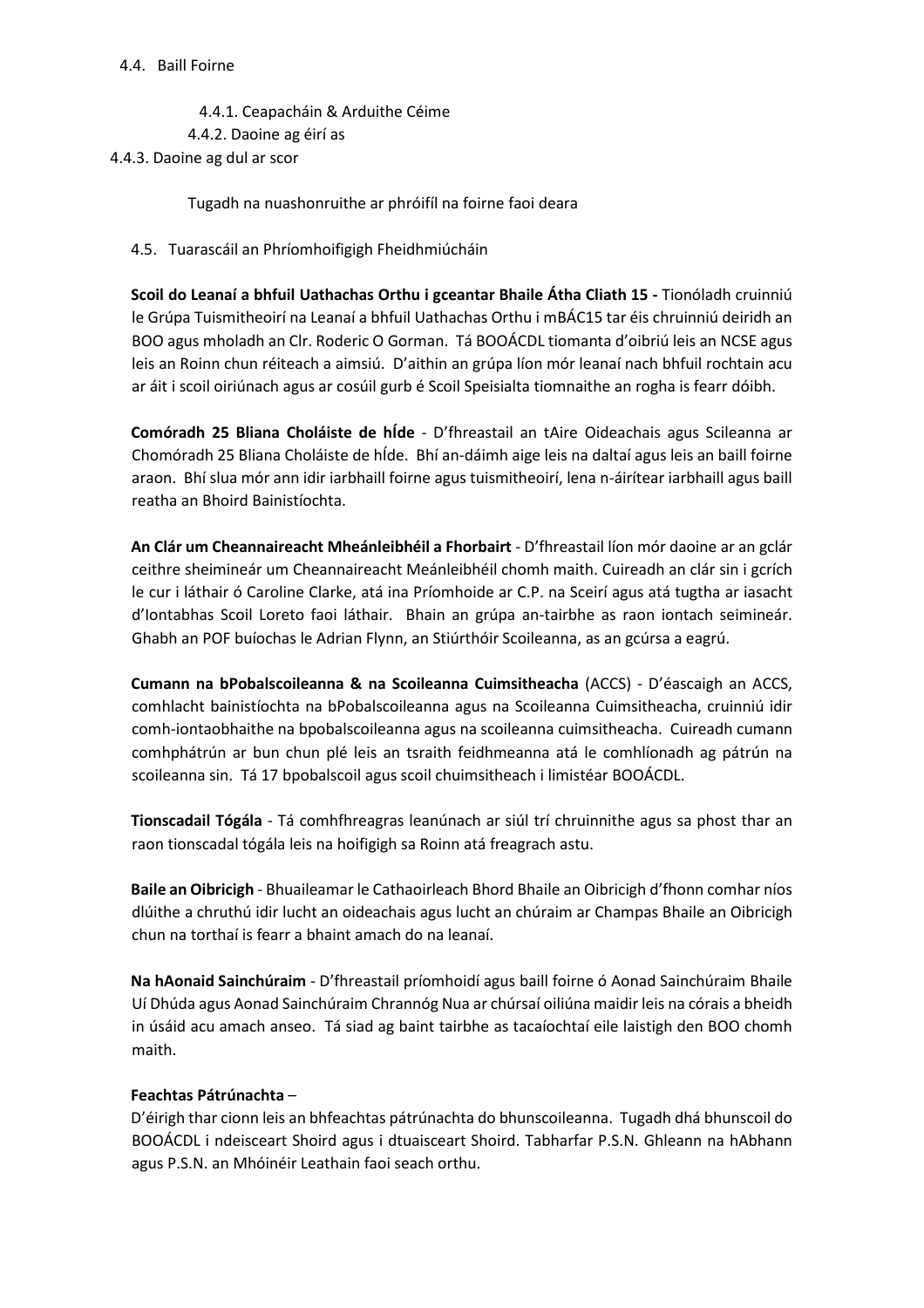Cuirfear tús le feachtais eile d'iar-bhunscoileanna i mBaile Bhlainséir-Iarthar Bhaile Bhlainséir, Iarthar na Cathrach agus Teach Sagard agus Baile na nGabhar-Stigh Lorgan go luath. D'fhéadfaí tús a chur le feachtais le haghaidh bunscoileanna i nDomhnach Bat, Ráth Cúil-an Caisleán Nua, an Naigín-Coill na Silíní ag an am céanna. Tionólfar cruinniú do phátrúin sa Roinn Dé hAoine.

**Féile an Cheoil** - Bhí Féile an Cheoil ar siúl Dé Luain, an 25 Márta. Ghabhan POF buíochas speisialta le Paul Kingston agus Carmel O Neill as an eagraíocht a stiúradh. Ghabh sé buíochas le Vanessa Butler, Aoife Staunton, Danielle Colgan agus Cormac Cassidy chomh maith.

4.6. Tuarascáil Bhliantúil Bhord Oideachais agus Oiliúna Átha Cliath agus Dhún Laoghaire, 2018

Rinneadh an Tuarascáil Bhliantúil a fhaomhadh tar éis don Clr. Sorcha Nic Chormaic í a mholadh agus do Claire Markey tacú léi.

## 5. **Comhfhreagras ón Roinn** Nótáilte

- 5.1. CL02/2019 An Cód Cleachtais um Rialachas Bhoird Oideachais agus Oiliúna (nóta míniúcháin ceangailte leis seo)
- 5.2. CL03/2019 Treoirlínte Dea-chleachtais & riachtanais maidir le conradh i gcomhair earraí & seirbhísí
- 5.3. CL04/2019 Clár Dioplóma Iarchéime um Fhorbairt Ghairmiúil Leanúnach do Mhúinteoirí Oideachais Speisialta, 2019/2020
- 5.4. CL05/2019 Teastas Iarchéime in Oideachas a chur ar Dhaltaí a bhfuil Neamhord ar Speictream an Uathachais (NSU) orthu do mhúinteoirí a oibríonn le Daltaí a bhfuil NSU orthu i Scoileanna Speisialta, Ranganna Speisialta nó mar Mhúinteoirí Oideachais Speisialta i mBunscoileanna agus Iar-bhunscoileanna príomhshrutha, 2019/2020
- 5.5. CL06/2019 Clár Teastais/Dioplóma Iarchéime um Fhorbairt Ghairmiúil Leanúnach do Mhúinteoirí a oibríonn le Daltaí a bhfuil Riachtanais Speisialta Oideachais (Neamhord ar Speictream an Uathachais) acu
- 5.6. CL07/2019 Leithdháileadh Múinteoirí don Oideachas Speisialta Bunscoileanna Príomhshrutha
- 5.7. CL08/2019 Leithdháileadh Múinteoirí don Oideachas Speisialta Iar-bhunscoileanna
- 5.8. CL14/2019 Leithdháileadh Faofa na bPost Múinteoireachta don Scoilbhliain 2019/20
- 5.9. CL15/2019 Scéim chun Múinteoirí a Chomhroinnt idir Iar-bhunscoileanna Aitheanta don Scoilbhliain 2019/2020
- 5.10. CL16/2019 An Scéim Teagmhála Baile, Scoile agus Pobail: Comhordaitheoirí na Teagmhála Baile, Scoile agus Pobail a Shannadh laistigh de Scoileanna DEIS
- 5.11. CL17/2019 Scéim aisíoctha táillí múinteoirí 2018
- 5.12. CL18/2019 An Scéim Deontais um bonneagar TFC, an Scoilbhliain 2018/2019
- 5.13. CL19/2019 Na socruithe foirne i mBunscoileanna don scoilbhliain 2019/20
- 5.14. CL20/2019 An Tráth Scaoilte do Phríomhoidí i mBunscoileanna
- 5.15. CL21/2019 Incrimintí breise a chur i bhfeidhm arna ndámhachtain maidir le hIontrálaithe Nua faoi Chomhaontú Cobhsaíochta na Seirbhíse Poiblí 2013-2020 (Comhaontú Bhóthar Haddington/ Chomhaontú Bhóthar Lansdún).
- 5.16. CL22/2019 Athbhreithniú ar Thuarastail Múinteoirí ina nIontrálaithe in 2011 le héifeacht ón 1 Márta 2019 – incrimintí breise a chur i bhfeidhm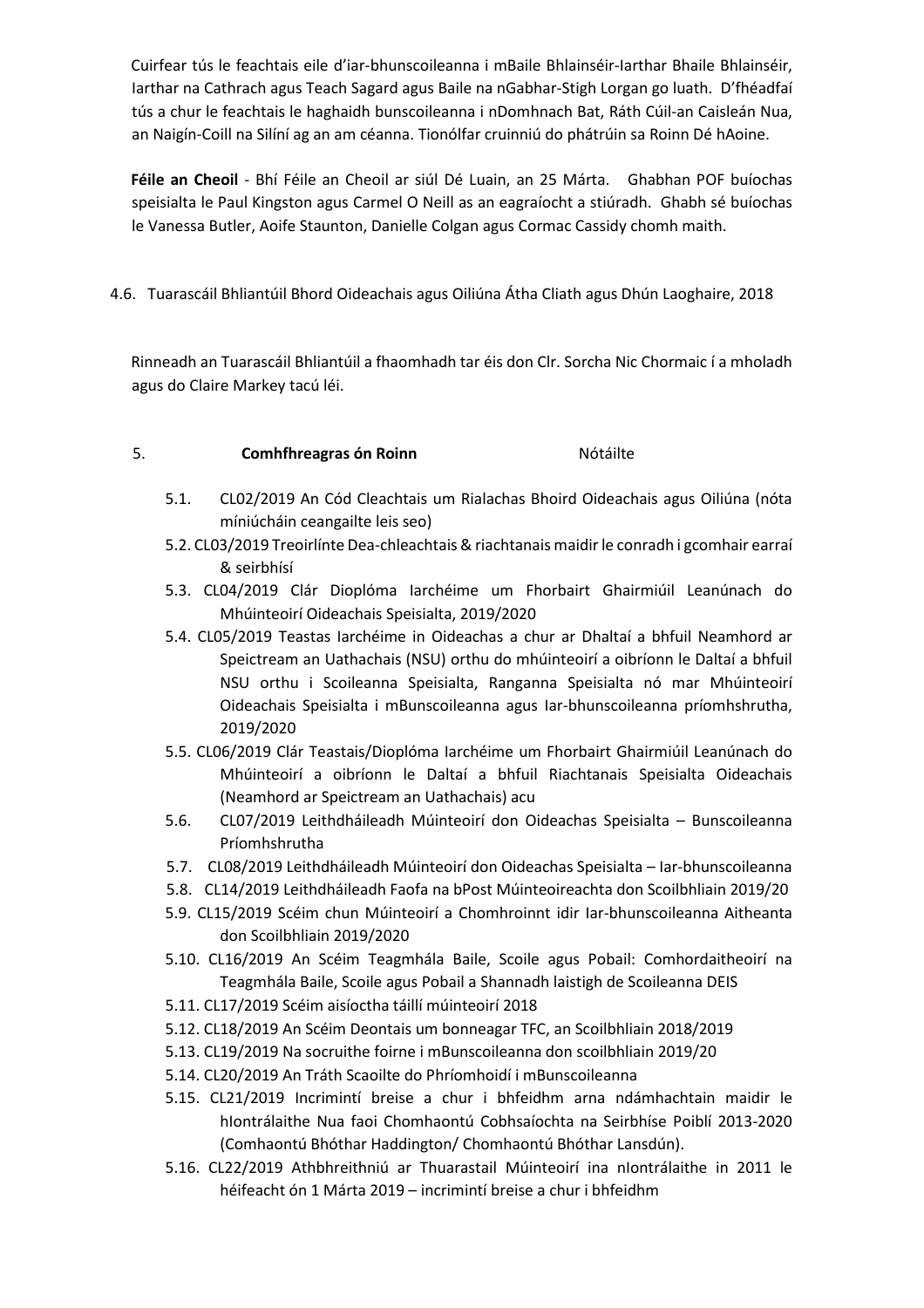5.17. CL24/2019 Athbhreithniú ar Thuarastail maidir le baill foirne áirithe (Seachas múinteoirí agus cúntóirí riachtanais speisialta) arna bhfostú ag BOOnna le héifeacht ón 1 Aibreán 2019

#### **6. Comhfhreagras ó fhoinsí eile** Nótáilte

6.1. Litir dar dáta an 4 Feabhra ó BOO an Longfoirt & na hIarmhí ina n-iarrtar tacaíocht maidir le croí-ábhair a choinneáil sa Shraith Shóisearach nua

Comhaontaíodh go dtabharfadh an POF freagra ar son an Bhoird, ina míneodh sé nach raibh sé de dhualgas ar Ghairmscoileanna riamh Stair a mhúineadh ach gur chuir siad ar fáil í i gcónaí mar rogha nó mar chuid den chlár do dhaltaí de réir mar ba chuí i ndáil lena riachtanais foghlama. Tá a lán míthuiscint sa tír seo faoin gcreat nua don tSraith Shóisearach. Cuireann sí ar chumas scoileanna foráil a dhéanamh do riachtanais a gcuid daltaí agus spreagtar cúrsaí gearra léi mar aon leis na hábhair thraidisiúnta. Baineann na cúrsaí gearra sin le topaicí amhail códú, Sínis, corpoideachas, OSPS, CSI:eolaíocht fhóiréinseach etc agus féadfaidh scoileanna a gcúrsaí féin a fhorbairt i gcomhréir leis an treoir ón CNCM. Thug na baill faoi deara go ndearna an tAire athbhreithniú a choimisiúnú ar áit na Staire sa tSraith Shóisearach. Foilseofar é sin go luath agus tabharfar aghaidh ann ar na cúiseanna imní don phobal i ndáil leis an Stair.

#### **7. Breithniú ar Ionadaí an BOO a cheapadh ar Bhord Bainistíochta Scoil Chormaic**

Ainmníodh an Clr. Malachy Quinn (Co. Co. Fhine Gall) do Bhord Bainistíochta Scoil Chormaic ar mholadh Shorcha Nic Chormaic agus thacaigh an Clr. Gráinne Maguire leis an moladh sin.

# **8. Breithniú ar Ionadaí an Phobail a cheapadh ar Bhord Bainistíochta P.S.N. Iarthar na Cathrach agus Theach Sagard**

Ainmníodh Elaine Tighe do Bhord Bainistíochta P.S.N. Iarthar na Cathrach agus Theach Sagard ar mholadh Gerry McGuire, agus le tacaíocht ó Claire Markey.

# **9. Breithniú ar Ionadaí an Phobail a cheapadh ar Bhord Bainistíochta Institiúid Bhreisoideachais na Carraige Duibhe**

Ainmníodh Mary Boissel do Bhord Bainistíochta Institiúid Bhreisoideachais na Carraige Duibhe ar mholadh Claire Markey, le tacú ón gComhairleoir Roderick O'Gorman.

## **10. Breithniú ar Bhord Bainistíochta a cheapadh do Scoileanna Speisialta – Crannóg Nua agus Baile Uí Dhúda**

D'fhaomh an Bord ceapadh na mBord Bainistíochta oidhreachta le haghaidh Chrannóg Nua agus Bhaile Uí Dhúda ar mholadh Gerry McGuire, agus thacaigh Claire Markey leis an moladh sin. Scaipfear an liosta nuashonraithe de bhaill na mbord sin chuig na baill uile.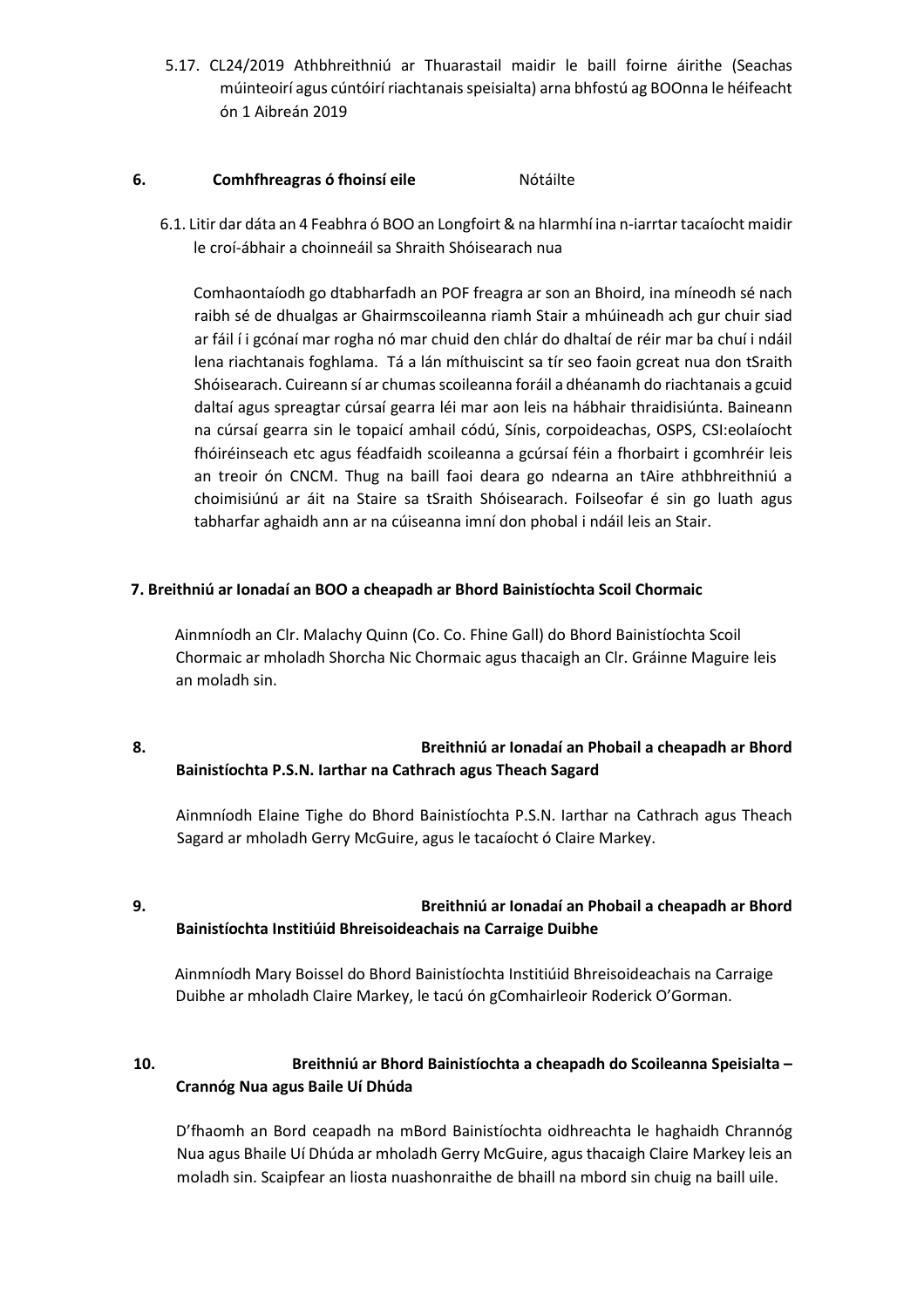# **11. Breithniú ar léas a fháil chun talamh a úsáid ag Ionad Carline, Cluain Dolcáin, Baile Átha**

# **Cliath**

**22** 

Thug an bord cead do BOOÁCDL comhaontú léasa a dhéanamh le hIonad Carline ar mholadh Claire Markey, agus thacaigh Gerry McGuire leis an moladh sin.

## **12. Beartais agus Nósanna Imeachta**

- 12.1. Beartas um Nochtadh Cosanta
- 12.2. An Beartas maidir le Táillí a Admháil i Scoileanna & Ionaid
- 12.3. An Beartas maidir le Córas Bainistíochta Airgid agus Bainc Scoile

Tugadh na beartais thuas faoi deara

12.4. An Beartas um Ráiteas Cumhdaigh Leanaí do Chomhlacht Corparáideach

Ghlac an Bord leis an mBeartas um Ráiteas Cumhdaigh Leanaí do Chomhlacht Corparáideach tar éis do Gerry McGuire é a mholadh agus do Shorcha Nic Chormaic tacú leis. Fiosraíodh cibé an bhfuil sé de dhualgas ar an BOO glacadh leis an mbeartas sin nó díreach é a thabhairt faoi deara ós rud é go bhfuil sé á athbhreithniú gan aon athruithe a dhéanamh seachas an bhliain lena mbaineann sé.

# **13. Gnó na mBall**

An Dr. John Walsh

**"**Fiosrú den Phríomhfheidhmeannach an bhfuair an BOO aon fhógra maidir leis an suíomh atá beartaithe don iar-bhunscoil nua in Iarthar Bhaile Bhlainséir agus fiosrú an bhféadfadh an BOO an géarghá le scoil dara leibhéal nua i gceantar Ongar/an Bhealaigh Bhig a chur in iúl don Roinn, áit a ndéanfar scoileanna reatha an BOO nó na pobalscoileanna reatha ina mbíonn ionadaíocht ag an BOO a chomhlánú seachas bheith i gcoimhlint leo"

Chuir Paddy Lavelle, POF, in iúl do na baill gur scríobh sé chuig oifigigh na Roinne Oideachais & Scileanna agus gur bhuail sé leo chun an t-ábhar a phlé. Léireofar an leibhéal spéise sa cheantar sin leis an bhfeachtas pátrúnachta atá ar na bacáin. Iarradh ar BOOÁCDL láithreáin a fháil ar son na Roinne. Léirigh an Roinn go mbíonn eolas áitiúil na gcomhairleoirí agus na mball fíorthábhachtach dóibh agus pleanáil á déanamh acu ionas go mbeadh siad ar an eolas faoi shaincheisteanna áitiúla.

# **14. Aon ghnó eile faoi rogha an Chathaoirligh**

Thug na baill ábhar an chomhfhreagrais ó Aontas Múinteoirí Éireann faoi deara maidir le hagóid a rinneadh le déanaí lasmuigh de Cheannoifig BOOÁCDL. Comhaontaíodh go scríobhfadh an POF chuig SGTO na Roinne Oideachais & Scileanna ar son an Bhoird chun a dtacaíocht do na múinteoirí maidir leis an ábhar sin a léiriú agus chun a iarraidh ar an Roinn dul i dteagmháil leis na haontais chun an tsaincheist sin a réiteach.